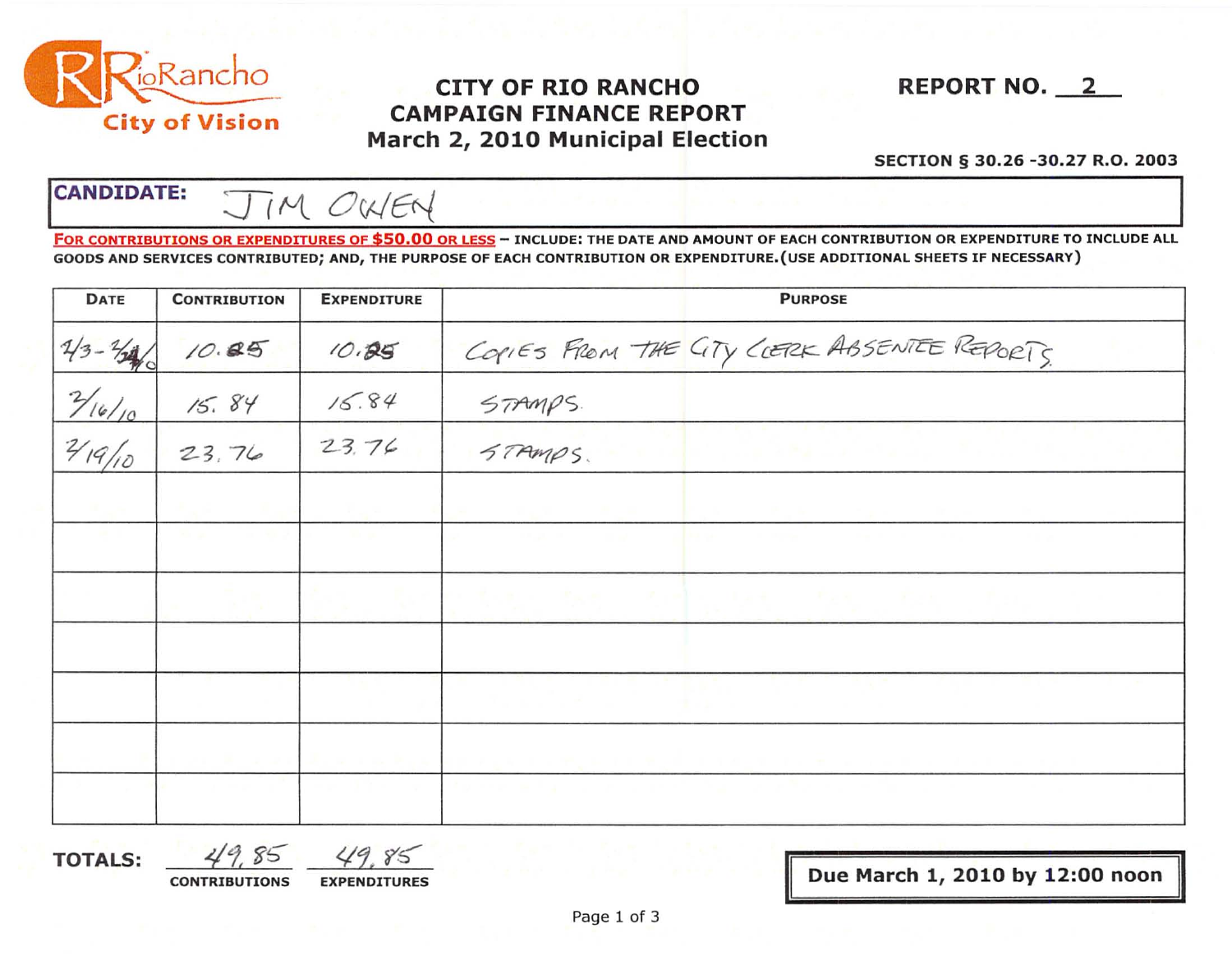

## **CITY OF RIO RANCHO CAMPAIGN REPORT** March 2, 2010 Municipal Election

FOR CONTRIBUTIONS OR EXPENDITURES OF MORE THAN \$50.00 (CUMULATIVE) INCLUDE: THE NAME AND ADDRESS OF THE PERSON OR ENTITY FROM WHOM ANY CUMULATIVE CONTRIBUTION OR EXPENDITURE OF MORE THAN \$50.00 WAS RECEIVED OR MADE; THE DATE AND AMOUNT OF EACH CONTRIBUTION OR EXPENDITURE TO INCLUDE ALL GOODS AND SERVICES CONTRIBUTED; AND, THE PURPOSE OF EACH CONTRIBUTION OR EXPENDITURE. (USE ADDITIONAL SHEETS IF NECESSARY)

| <b>DATE</b>      | <b>CONTRIBUTION</b> | <b>EXPENDITURE</b> | <b>NAME/ADDRESS</b>            | <b>PURPOSE</b>              |  |
|------------------|---------------------|--------------------|--------------------------------|-----------------------------|--|
|                  | 55.00               | 55.00              | JIM OWEN<br>876 THUNDERRD S.E. | POLITICAL SIGN PERMIT       |  |
| $\frac{224}{10}$ | 199.70              | 199,70             | JIM OWEN<br>876 THUNDER RD SE  | POLITICAL SIGN. MANUFACTURE |  |
|                  |                     |                    |                                |                             |  |
|                  |                     |                    |                                |                             |  |
|                  |                     |                    |                                |                             |  |
|                  |                     |                    |                                |                             |  |
|                  |                     |                    |                                |                             |  |
|                  |                     |                    |                                |                             |  |
|                  |                     |                    |                                |                             |  |
|                  |                     |                    |                                |                             |  |

**TOTAL** 

254.70  $254.70$ 

**CONTRIBUTION** 

Due March 1, 2010 by 12:00 noon

**REPORT NO. 2**